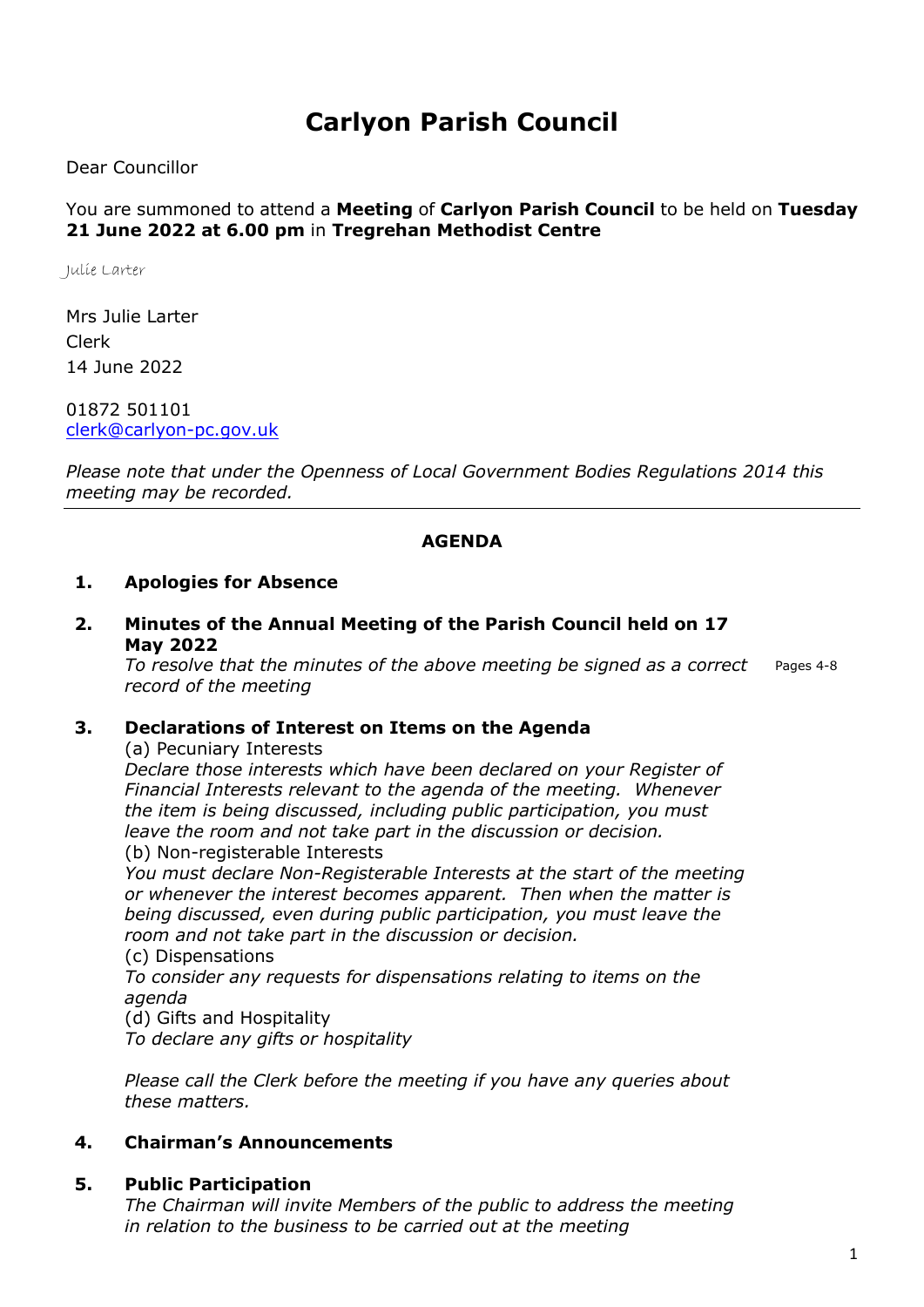15 minutes will be allocated for public participation (this can be extended at the Chairman's discretion). Each person addressing the Council will be allocated a maximum of two minutes

#### 6. Cornwall Councillor's Report

To receive a report from Cllr James Mustoe

# 7. Planning Applications and Related Matters

(a) To consider a response to consultation by the Planning Authority on the following applications and any applications received after publication of this summons

(i) PA22/05115 - 33 Sea Road: Removal of conservatory and erection of a sunroom

(ii) PA22/05065 – Land South of 1 Gloucester Avenue: Construction of a new dwelling without compliance with condition 1 of decision notice Pa21/08829 dated 20/10/2022

(iii) PA22/04823 – 31 Fairway: Extensions and general alterations

(b) To receive an update on the following planning application: PA22/00415 – Mid Cornwall Business Centre, Par Moor Road: Construction of a new vehicular access to the existing site from Cypress Avenue

#### 8. Neighbourhood Plan

To note any progress

#### 9. Parish Projects

To receive an update and authorise any expenditure

# 10. Parish Issues

- (i) Tregrehan Playing Fields
	- To note any concerns
- (ii) Carlyon Recreation Area
	- (a) To consider naming the field "West Crinnis Field", consider erecting a sign and authorise expenditure
	- (b) To note any concerns
- (iii) Beach Development

To note the current situation

- (iv) Tregrehan Methodist Church To note the current situation
- (v) Highways

To note any concerns

# 11. Financial Matters

- (i) To consider a quote for pavement weed spraying
- (ii) To note that Cllr Taylor undertook an internal control check on 7 June
- (iii) To note the current financial position and authorise payments

#### 12. Training/Meetings Attended

To note any training or meetings attended by members or the Clerk

#### 13. Correspondence

To note any correspondence received since the last meeting  $P_{\text{page 11}}$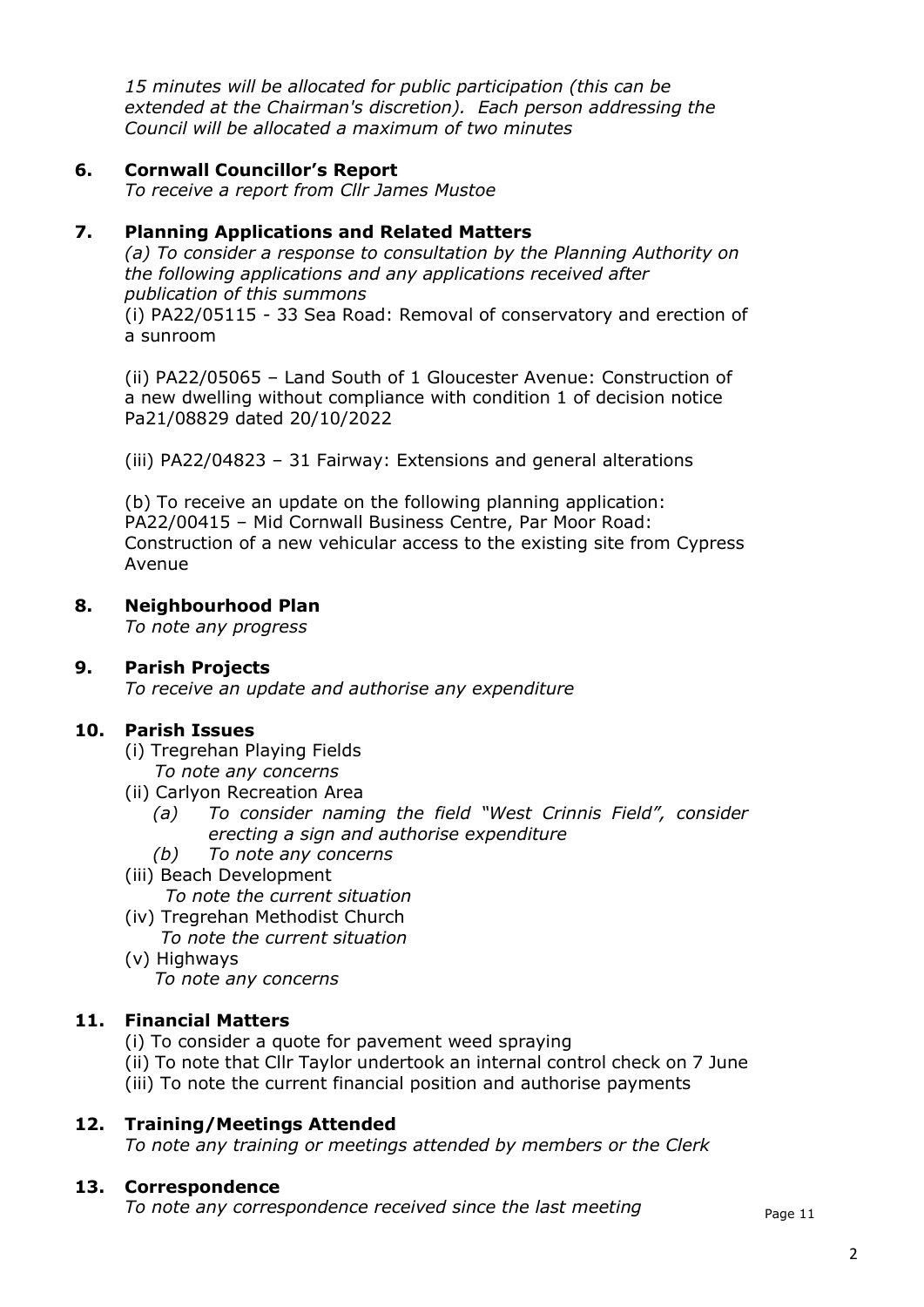# 14. Dates for the Diary

To note dates for members' diaries

- 15. Dates of Forthcoming Meetings (Ch = Charlestown Primary School; T=Tregrehan Methodist Church)
	- 19 July (Ch), 20 September (Ch), 18 October (T), 15 November (Ch), 20 December (T)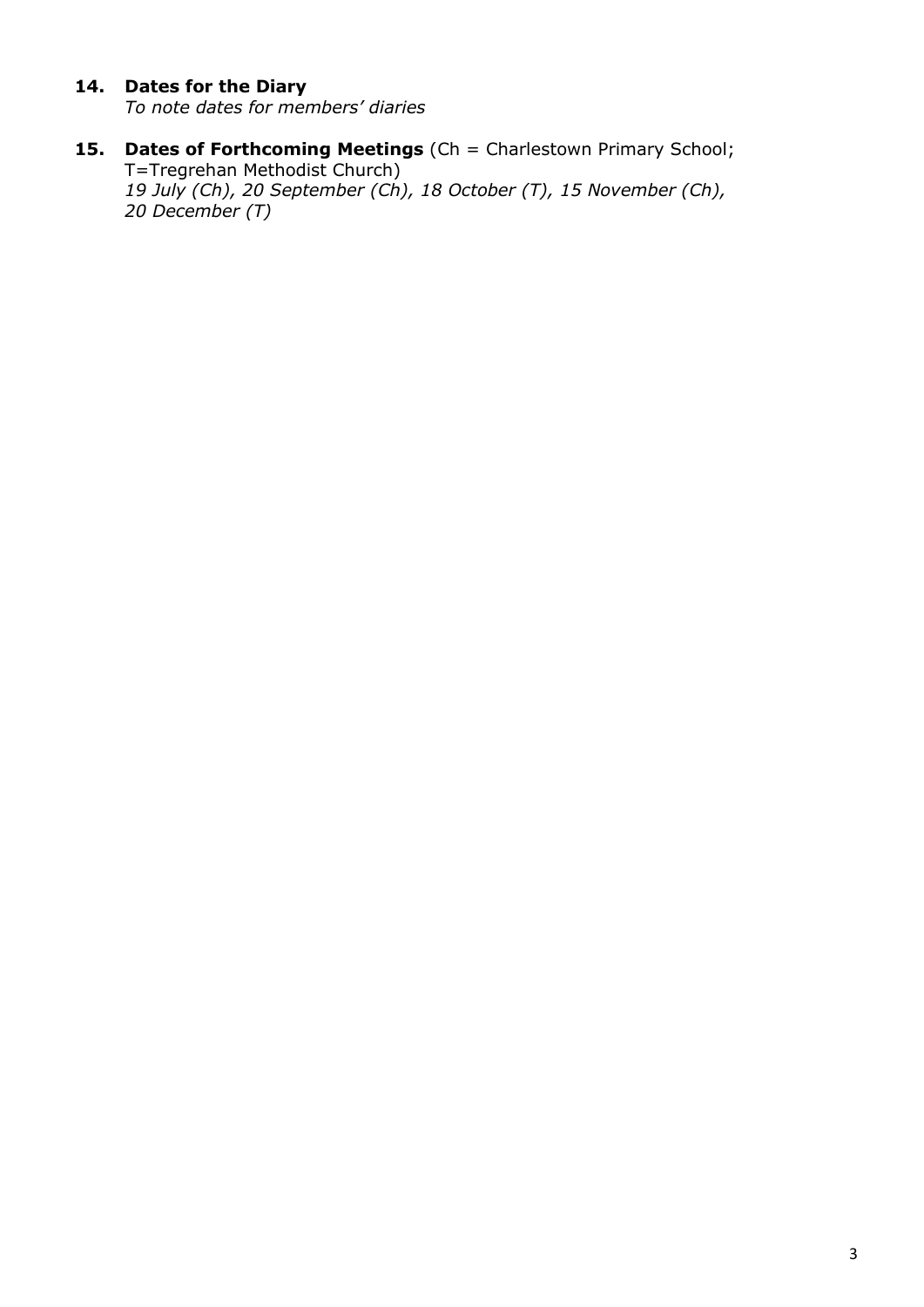#### MINUTES of the ANNUAL MEETING OF CARLYON PARISH COUNCIL held on 17 May 2022 at 6.00 pm in Charlestown Primary School

Present: Cllrs Paul Trudgian (Chairman), Myles Breary, Ann Taylor, Lynn Parsons

In attendance: Cllr James Mustoe, CC; Julie Larter (Clerk); 5 members of the public and 3 stakeholders for planning application PA22/04096.

# (22/001) Election of a Chairman

It was RESOLVED to elect Cllr Paul Trudgian as Chairman for the forthcoming year.

#### (22/002) Declaration of Acceptance of Office

The Chairman duly signed a Declaration of Acceptance of Office.

#### (22/003) Election of a Vice Chairman

It was RESOLVED to elect Cllr Heidi Clemo as Vice Chairman for the forthcoming year.

#### (22/004) Apologies for Absence

Apologies were received from Cllrs Clemo and Cooper.

#### (22/005) Minutes of a Meeting of the Parish Council held on 19 April 2022 It was RESOLVED that the minutes of a Meeting of the Parish Council held on 19 April 2022 be signed as an accurate record of the meeting.

#### (22/006) Declarations of Interest on Items on the Agenda

There were no declarations of Interest.

#### (22/007) Chairman's Announcements

The Chairman said that it was with regret that Mark Seckerson had resigned from the council due to work patterns. There are now 3 vacancies for councillors.

#### (22/008) Public Participation

A member of the public asked for an update on the closure of the SWCP between Carlyon Bay and Charlestown. The Clerk said that one of the objectors to the new Public Path Order has withdrawn their objections but one remains. The matter is to go to the Secretary of State for Transport but the path will remain re-routed in the meantime. Concern was expressed that vegetation adjacent to the railway line in Sea Road was obscuring the traffic lights. The Clerk will report the matter together with overgrown vegetation by the bridge at the Par Moor end of Cypress Avenue.

#### (22/009) Cornwall Councillor's Report

Cllr Mustoe reported that a works package to mitigate flooding issues at the top of Tregrehan Mills has now been signed off and Cormac will arrange a work date. Par Moor Road improvement works are progressing well and are due to be completed on 19 June.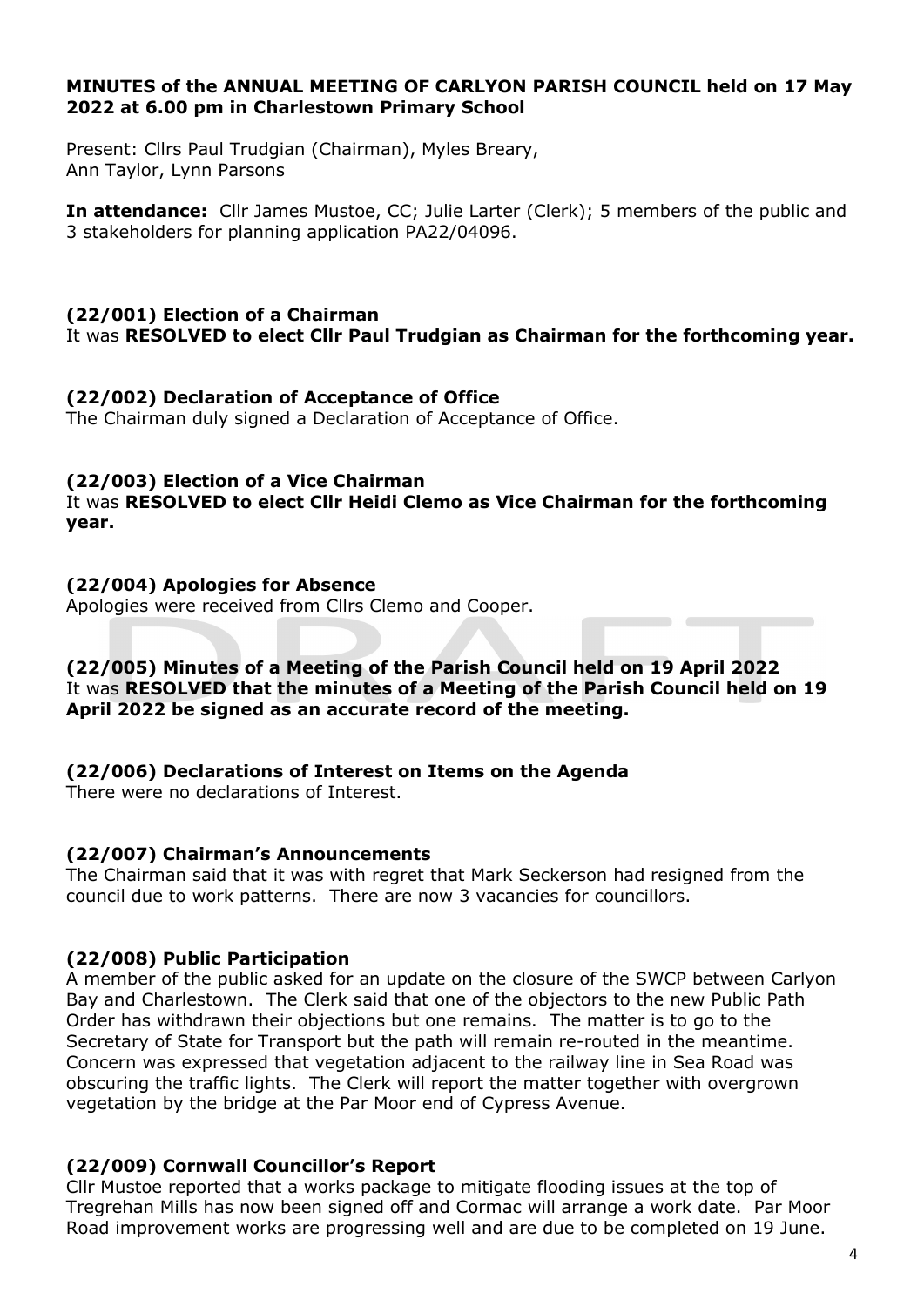Additional footway work to the east of Cypress Avenue and Biscovey Road has been agreed and this work will be programmed in to avoid the Jubilee weekend and the summer embargo. Cllr Mustoe has been involved in a motion at Cornwall Council for the protection and consideration of disturbance to coastal and marine wildlife in Cornwall. Cllr Mustoe's full report can be seen on the parish council's website.

# (21/010) Planning Applications and Related Matters

(a) (i) PA22/04096 – Par Garden Centre, Par Moor Road: Proposed construction of additional retail units and extensions with solar panels, alterations to entrance canopy and adjacent outdoor planting area, space for external storage and associated landscaping and biodiversity enhancements

Following a presentation from Ellen Mitchell, agent for the application, it was RESOLVED that the Clerk should respond to the Planning Authority (Cornwall Council) stating that the parish council has no objections to the proposal.

(ii) PA22/03878 – Poolside, 55b Sea Road: Erection of a single storey side extension It was RESOLVED that the Clerk should respond to the Planning Authority (Cornwall Council) stating that the parish council strongly objects to the application as it feels that this is overdevelopment of the existing site. Furthermore, it supports the concerns raised by neighbours.

(iii) PA22/03916 – St Austell Bay Business Park: Application for consent to display an advertisement, namely siting of two LED signboards (displaying static images) It was RESOLVED that the Clerk should respond to the Planning Authority (Cornwall Council) stating that the parish council has no objections to the proposal.

(iv) PA22/01466 – Trenowah House, Tregrehan Mills: Non-material amendment in relation to decision notice PA20/06168 dated 14/09/2022 to change the Juliet balconies into windows on the first floor

It was RESOLVED that the Clerk should respond to the Planning Authority (Cornwall Council) stating that the parish council has no objections to the proposed amendment.

(v) PA22/02088 – Boscundle Lodge: Replacement summerhouse

It was RESOLVED that the Clerk should respond to the Planning Authority (Cornwall Council) stating that the parish council has no objections to the proposal.

(b) The Clerk updated members on Pa22/00415 – Mid Cornwall Business Centre: Construction of a new vehicular access

Following a virtual meeting with the planning officer attended by the Chairman and Clerk, Historic Gardens and Historic England have been consulted on the application as Cypress Avenue historically is the drive to Tregrehan House. The agent has submitted an additional landscaping plan and it is likely that the planning officer will approve the application, however the council maintains its objection.

#### (22/011) Neighbourhood Plan

Following recent amendments to the draft plan, it was RESOLVED that the parish council accepted the current version as the final document. The Chairman will now arrange for a Basic Conditions Statement to be compiled prior to formal submission to Cornwall Council.

(22/012) Appointments to Working Parties and other bodies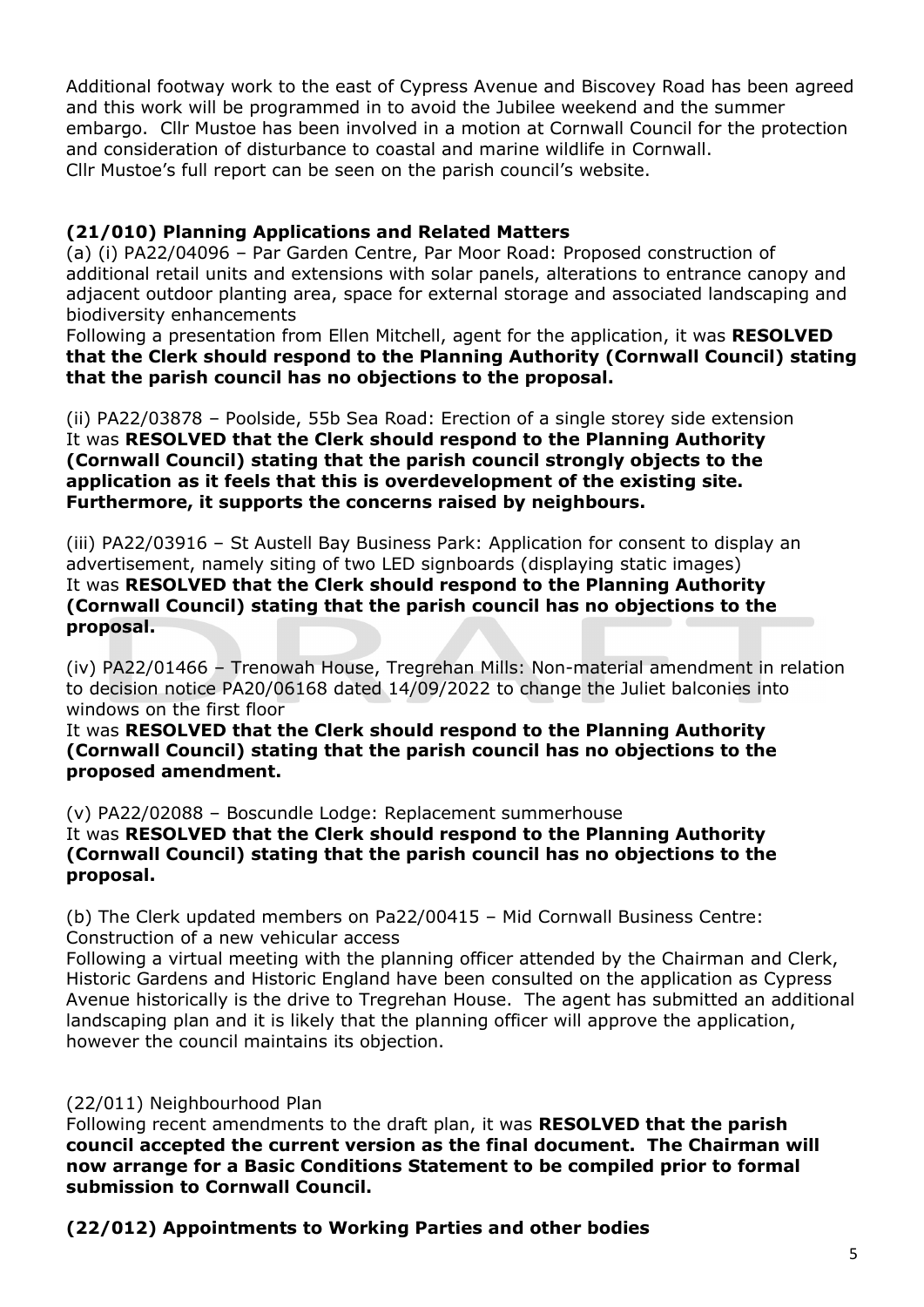(i) Staffing Committee The Chairman, Cllr Ann Taylor, Cllr Heidi Clemo

(ii) Tregrehan Methodist Centre Working Party The Chairman, Cllr Ann Taylor, Cllr Heidi Clemo

(iii) Crinnis Field Cllr Ann Taylor, Robin Malcolm, Juiet Aylward, Ken Stark

(iv) Environment and Climate Change Working Party It was RESOLVED not to continue with this working party.

(v) Beach Liaison Group Cllr Heidi Clemo, Cllr Myles Breary

(vi) Eden Geothermal Liaison Group Cllr Myles Breary

(vii) St Austell and Mevagissey Community Network Panel Cllr Ann Taylor

Cllr Taylor will continue to undertake internal control checks.

# (22/013) Parish Projects

(i) Jubilee Celebrations

The Chairman outlined the plan for the evening and Cllr James Mustoe was invited to read the proclamation and light the beacon. It was RESOLVED to increase the budget for the event to £3,000 although final expenditure is more likely to be around £2,500.

#### (ii) Cypress Avenue

It was RESOLVED to agree in principle to enter into an agreement with Cormac to maintain the verges along Cypress Avenue. The verges are to remain grass with spring bulbs. The Clerk is awaiting confirmation from Highways that they are agreeable to this and how much they will pay by way of grant to the parish council. The work will be put out to tender.

#### (iii) Other projects

The Clerk has been approached by a family who would like to replace one of the older wooden benches in Crinnis fields. The council is not aware that this is a memorial bench and there were no objections to this course of action.

#### (22/014) Parish Issues

#### (i) Tregrehan Playing Fields

Cllr Parsons expressed dismay that Cormac had cut the grass in the football field but only the football pitch and swathes leading up to the benches. An operative had told her that this was how the field would be cut in future. This was unacceptable to councillors and the Clerk was asked to speak to Cormac about their current policy.

#### (ii) Crinnis Field

The Clerk reported that the pedestrian gate will be taken away and repaired at some stage.

(iii) Beach Development

There was nothing to report.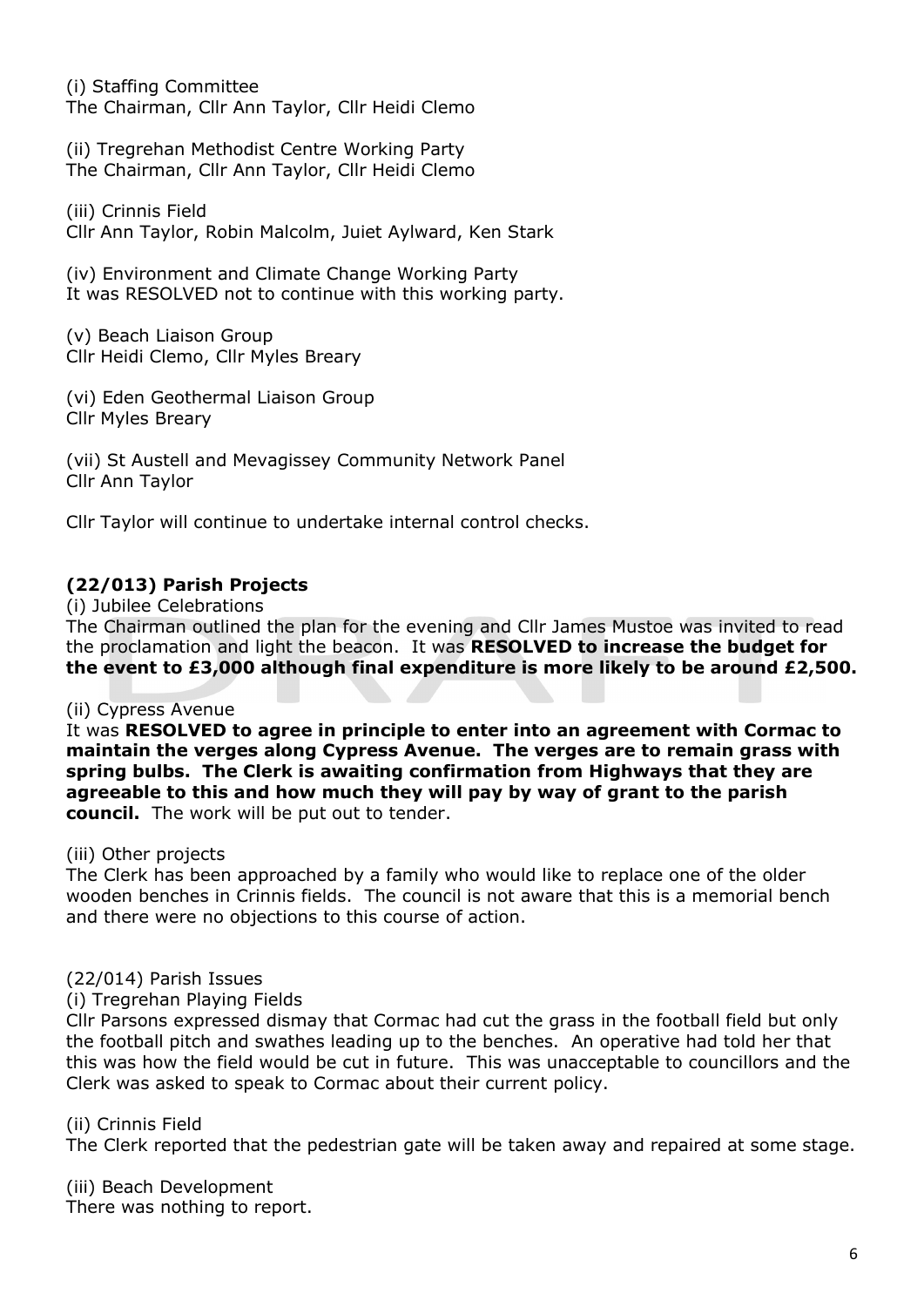(iv) Tregrehan Methodist Church

The Clerk has submitted the bid agreed last month but has not heard anything back.

#### (v) Highways Matters

It was noted that Sea Road Residents Association have asked for more no parking cones.

#### (22/015) Financial Matters

- (i) The Internal Auditor's Report was noted
- (ii) The Annual Governance Statement was approved
- (iii) The Annual Accounting Statement was approved
- (iv) Current balances were noted and the following payments were authorised:

| <b>BACS</b> | M Rundle                          | Jubilee Bunting<br>Sound equipment and engineer for            | £270.00   |
|-------------|-----------------------------------|----------------------------------------------------------------|-----------|
| <b>BACS</b> | Freq Audio Systems                | Jubilee event                                                  | £780.00   |
| <b>DD</b>   | Lloyds Band                       | Credit card statement<br>Fencing for Crinnis field and replace | £11.48    |
|             | BACS A & A Maintenance            | Carthouse roof (min20/162)                                     | £1,500.00 |
| <b>BACS</b> | <b>Ellis Event Power Services</b> | Generator and fuel for beacon event                            | £942.60   |
| <b>BACS</b> | Vision ICT                        | Hosted email accounts July 22- June 23                         | £151.20   |
|             |                                   | Contracts and Procurement training                             |           |
| <b>BACS</b> | <b>Cornwall ALC</b>               | (Clerk)                                                        | £18.00    |
| <b>BACS</b> | L Coles                           | <b>Internal Audit fee</b>                                      | 200.00    |
| <b>BACS</b> | Mrs J Larter                      | May salary                                                     | $\ast$    |
| BACS HMRC   |                                   | PAYE/NI                                                        | $\ast$    |
|             | <b>Cornwall Council Pension</b>   |                                                                |           |
| <b>BACS</b> | Fund                              | Clerk's pension                                                | $\ast$    |

#### (22/016) Meetings/Training Attended by Councillors or the Clerk

21 April – Chairman and Clerk attended a virtual meeting with the Planning Case officer dealing with PA22/00415 – Mid Cornwall Business Centre

24 April – Chairman, Cllr Breary and the Clerk together with volunteers undertook more clearance work on Cypress Avenue

26 April – Clerk attended Contracts and Procurement training

# (22/017) Correspondence Received

A list of correspondence had previously been circulated and the following correspondence had been received after publication of the agenda:

Email from Cornwall Council regarding training for climate change opportunities

# (22/018) Dates for the Diary

2 June – Jubilee Beacon Party

9 June – St Austell and Mevagissey Community Network Panel meeting (Cllr Taylor to attend)

Defibrillator training in Tregrehan – date to be confirmed

# (22/019) Dates of Forthcoming Meetings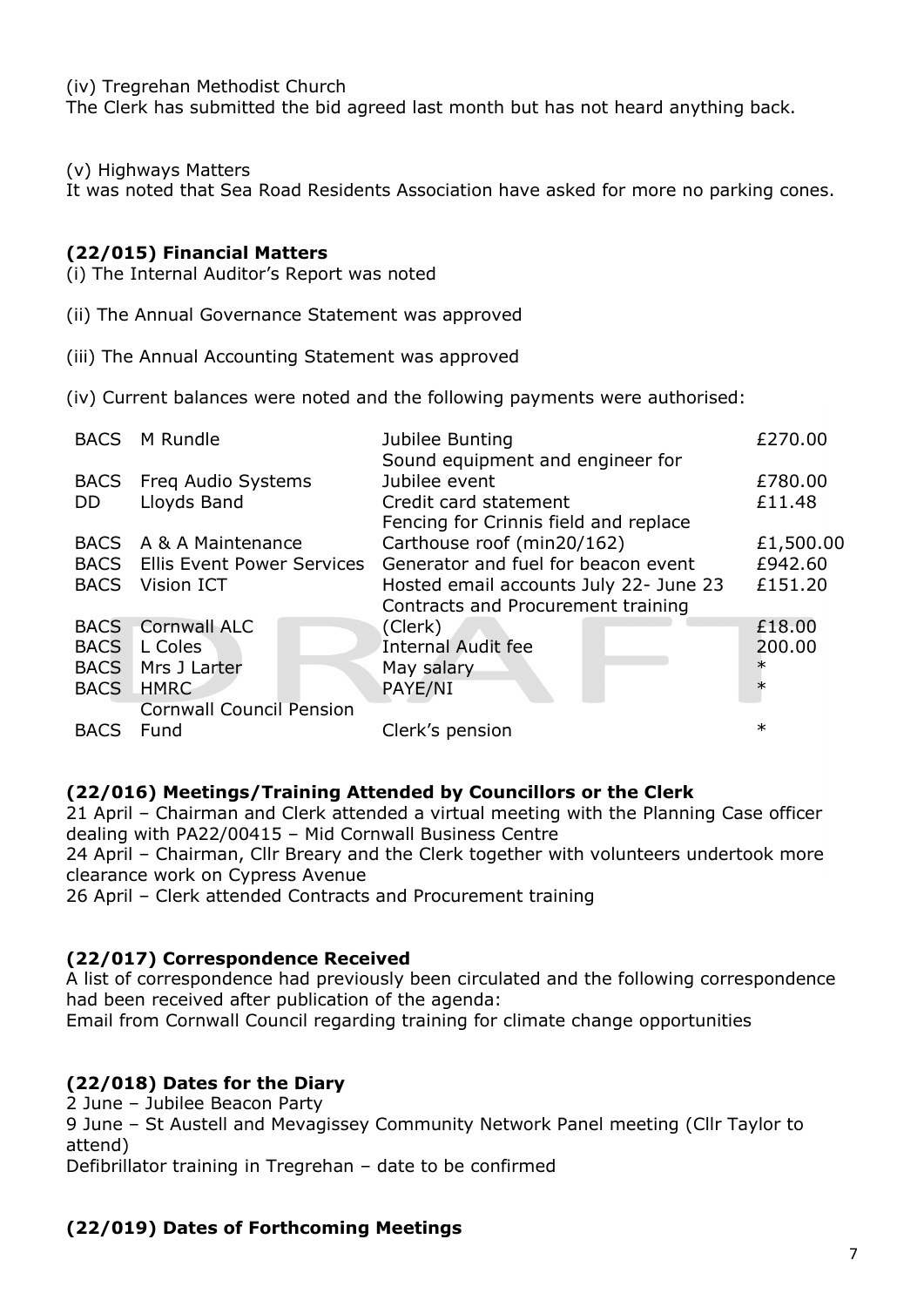21 June (T), 19 July (Ch), 20 September (Ch), 18 October (T), 15 November (Ch), 20 December (T)

The meeting closed at 7.27 pm

# RA  $\sqrt{2}$  $\sim$   $\sim$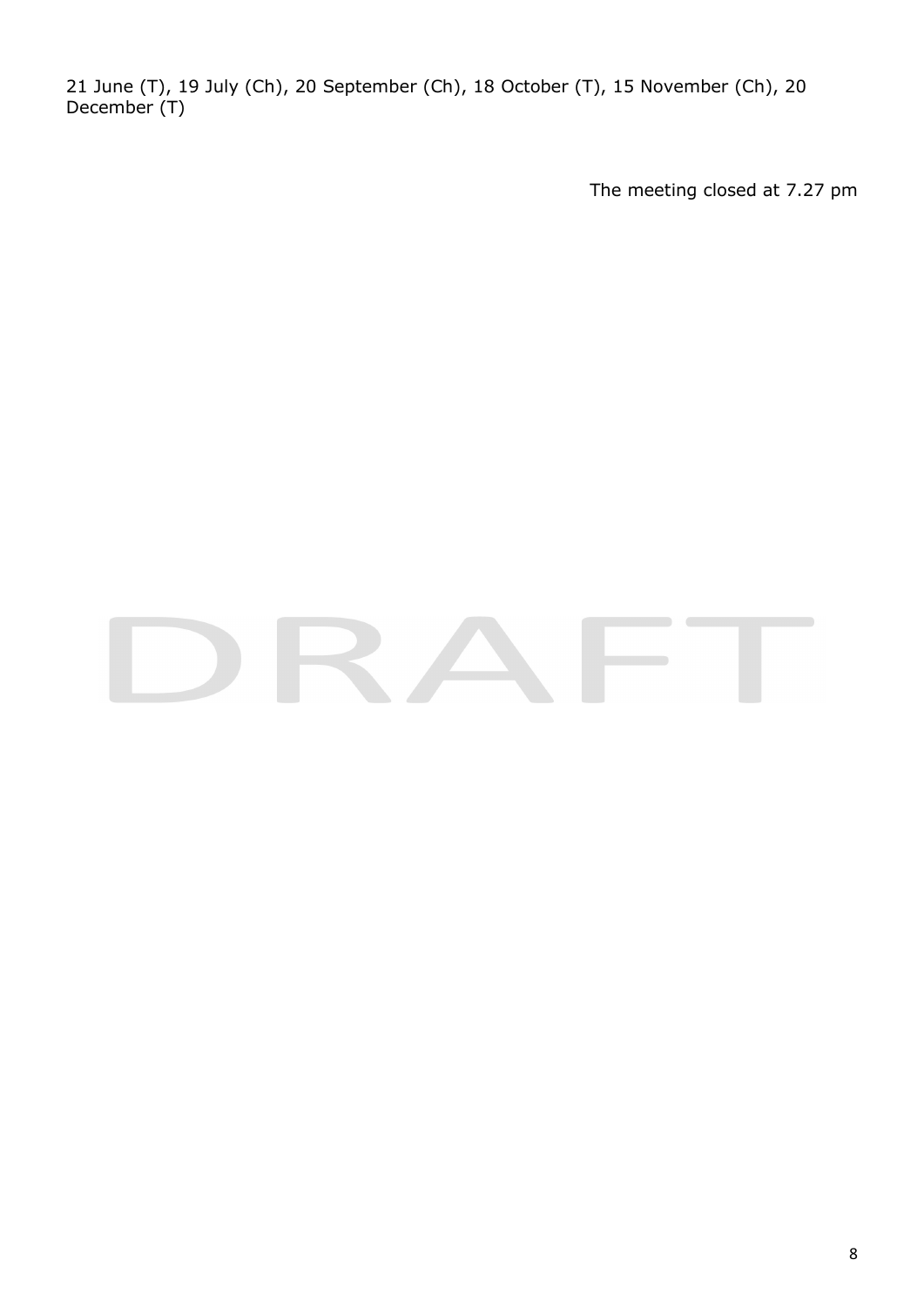# Carlyon Parish Council Budget Monitor Report to 31 May 2022

|                                       |   | <b>Budget</b> |   | Expenditure | % of Budget |
|---------------------------------------|---|---------------|---|-------------|-------------|
|                                       | £ |               | £ |             | £           |
| <b>Employee Costs</b>                 |   |               |   |             |             |
| Clerk's salary (including oncosts)    | £ | 11,000.00     | £ | 1,471.06    | 13.37%      |
| Training & conference expenses        | £ | 750.00        | £ | 75.00       | 10.00%      |
| <b>Clerks Room Allowance</b>          | £ | 320.00        |   |             | 0.00%       |
| Clerk's travel and subsistence        | £ | 350.00        |   |             | 0.00%       |
| <b>Total employee related costs</b>   | £ | 12,420.00     |   | £ 1,546.06  | 12.45%      |
| <b>Administration Costs</b>           |   |               |   |             |             |
| Office expenses                       | £ | 750.00        | £ | 21.86       | 2.91%       |
| Postage                               | £ | 200.00        |   |             | 0.00%       |
| Photocopying                          | £ | 150.00        |   |             | 0.00%       |
| Office equipment                      | £ | 600.00        |   |             | 0.00%       |
| Insurance                             | £ | 600.00        |   |             | 0.00%       |
| Subscriptions                         | £ | 800.00        | £ | 541.37      | 67.67%      |
| Website                               | £ | 500.00        | £ | 126.00      | 25.20%      |
| <b>Audit Fees</b>                     | £ | 500.00        | £ | 200.00      | 40.00%      |
| <b>Bank charges</b>                   | £ | 200.00        | £ | 6.00        | 3.00%       |
| <b>Books and Publications</b>         | £ | 100.00        |   |             | 0.00%       |
| <b>Meeting Expenses</b>               | £ | 300.00        |   |             | 0.00%       |
| <b>Total Administration Costs</b>     | £ | 4,700.00      | £ | 895.23      | 19.05%      |
| <b>Other Expenses</b>                 |   |               |   |             |             |
| <b>Chairman's Allowance</b>           | £ | 100.00        |   |             | 0.00%       |
| <b>Councillors Travel/Subsistence</b> | £ | 500.00        |   |             | 0.00%       |
| Parish Maintenance                    | £ | 10,000.00     | £ | 1,634.00    | 16.34%      |
| Parish Projects                       | £ | 7,000.00      | £ | 786.76      | 11.24%      |
| Parish Newsletter                     | £ | 1,000.00      |   |             | 0.00%       |
| Events                                | £ | 2,000.00      | £ | 1,705.50    | 85.28%      |
| <b>Carlyon Recreation Field</b>       | £ | 1,500.00      | £ | 100.00      | 6.67%       |
| <b>Tregrehan Recreation Fields</b>    | £ | 1,500.00      | £ | 90.00       | 6.00%       |
| Neighbourhood Plan                    | £ | 2,000.00      |   |             | 0.00%       |
| Tregrehan Methodist Church            |   |               | £ | 750.00      |             |
| <b>Total Other Expenses</b>           | £ | 25,600.00     | £ | 5,066.26    | 19.79%      |
| <b>Total VAT</b>                      | £ | 1,500.00      | £ | 737.48      |             |
| <b>Total Expenditure</b>              |   | £ 44,220.00   |   | £ 8,245.03  | 18.65%      |
|                                       |   |               |   |             |             |
| <b>Reserves</b>                       |   |               |   |             |             |
| Community building                    | £ | 84,250.00     |   |             | 0.00%       |
| <b>CIL</b>                            | £ | 22,540.00     |   |             |             |
| <b>Election Fund</b>                  | £ | 1,000.00      |   |             |             |
| Tregrehan Playing Fields Transfer     | £ | 3,000.00      |   |             |             |
| <b>General Contingency</b>            | £ | 15,000.00     | £ |             | $0.00\%$    |
| <b>Total Reserves</b>                 |   | £125,790.00   | £ |             | 0.00%       |
| Income                                |   |               |   |             |             |
| Precept                               | £ | 35,069.13     |   | £17,534.57  | 50.00%      |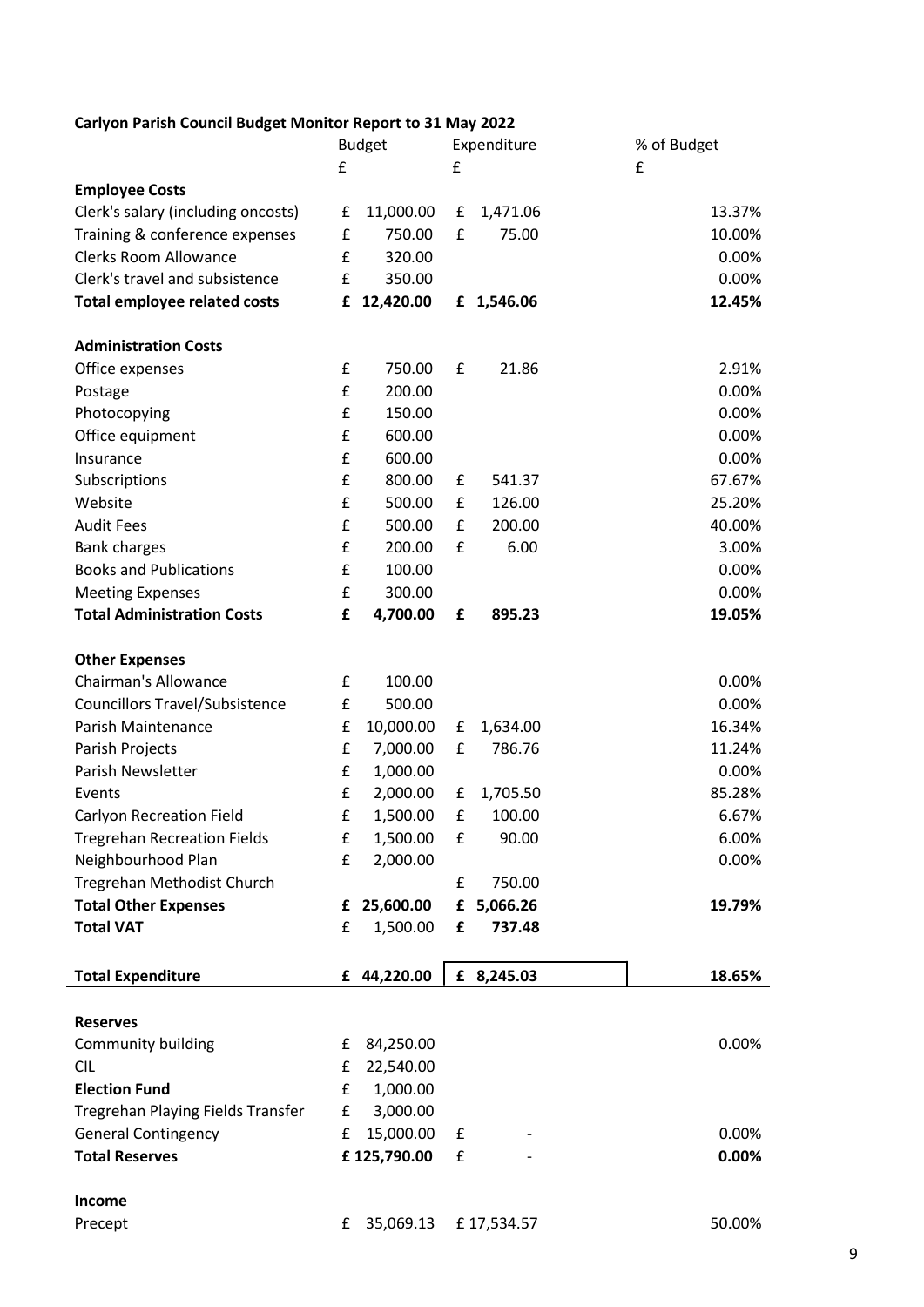| <b>CTSG</b>                     | £<br>124.06<br>£<br>62.03 |                |
|---------------------------------|---------------------------|----------------|
| <b>VAT</b>                      | £<br>1,000.00             |                |
| <b>CIL</b>                      | £<br>£<br>5,617.00        |                |
| Other Income                    |                           |                |
| <b>Total Income</b>             | £23,213.60<br>£ 36,193.19 |                |
| <b>Balance as at 31/03/2022</b> |                           | £135,317.05    |
|                                 | Add income                | 23,213.60<br>£ |
|                                 | Less expenditure          | 8,245.03<br>£  |
|                                 |                           | £150,285.62    |
| <b>Bank Reconciliation</b>      |                           |                |
| Balance as at 31/05/2022        | <b>Current Account</b>    | 59,706.80<br>£ |
|                                 | Less outstanding payments | 117.20<br>£    |
|                                 |                           | £<br>59,589.60 |
|                                 | Instant                   |                |
| Balance as at 31/05/2022        | Access                    | 90,696.02<br>£ |
|                                 | <b>Total Funds Held</b>   | £150,285.62    |